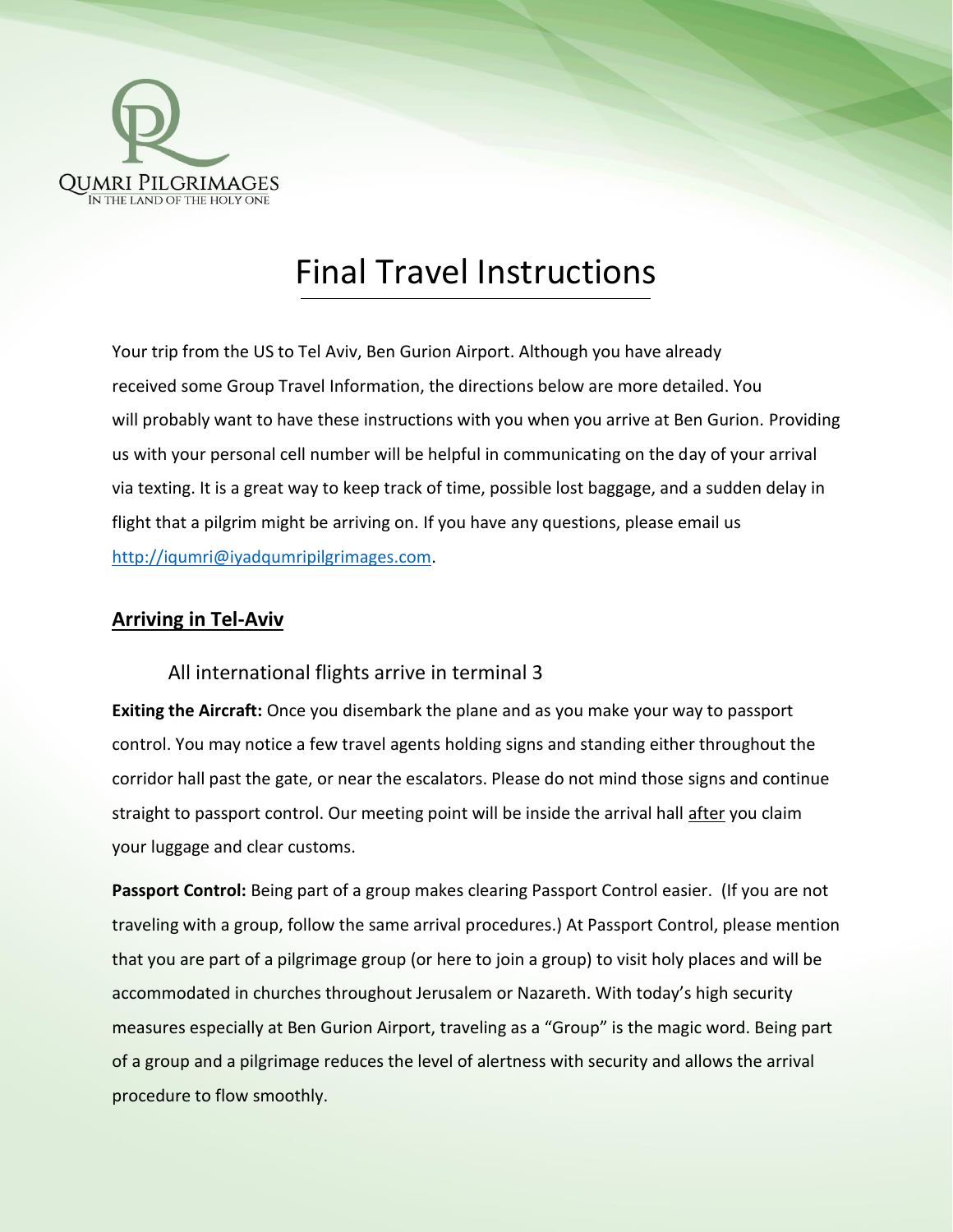Once you reach the passport control booth, your passports will be reviewed, and you will be given a small blue slip with a stamp on it. The slip contains your passport information and grants you entry to the Baggage Claim area. Please Keep this blue slip in your passport at all times! This slip also acts as an entry/exit visa and you are required to present it to customs when you exit Israel. This slip of paper is issued in lieu of a stamp on your passport.

**Baggage claim:** If you wish to have a cart to collect your baggage, luggage cart(s) are 10 NIS each. Beside each conveyer belt, there are machines that accept credit cards, bills, and coins that will dispense your luggage cart. If part of a group, you will want to assemble before you leave the baggage area and then exit together to the Arrival Hall.

**Customs and Exiting:** Exit beneath the green "Nothing to Declare" Customs sign. Your guide will meet you in the Arrival Hall and escort you to your bus for Jerusalem. (If not traveling with a group, meet your pre-arranged driver or taxi just outside).

If your baggage does not arrive, fill out a form at the counter in the Baggage Claim area and give it to Customs personnel on your way out. Ask that the lost bag be delivered to St. Georges' Pilgrim Guest House, 65 Nablus Road, East Jerusalem. Then meet your guide in the Arrival Hall.

### **Transfer from Tel Aviv to St. George's Guest House, East Jerusalem:**

**Group Transfer:** We always encourage and strongly recommended our tourists or pilgrims to arrive together as a group, it is always more organized and creates way less confusion and minimizes error. However, we do understand that flight schedules can vary significantly especially from one coast to the other. If you plan to travel individually and intend to transfer with the group to St. George's Guest House, please arrive roughly between 2:00 and 5:00 pm on the dates of arrival and gather in the Arrival Hall. (If you arrive earlier you may wait in the airport until the group arrives and then transfer together.) Group transportation is included in the price of the pilgrimage. Your destination is St. George's Cathedral and Guest House, 65 Nablus Road (aka Shechem Road). It is located in East Jerusalem, half a block opposite the Leonardo Hotel and two blocks from the American Colony Hotel.

St. Georges' Guest House number is (02)-627-1842.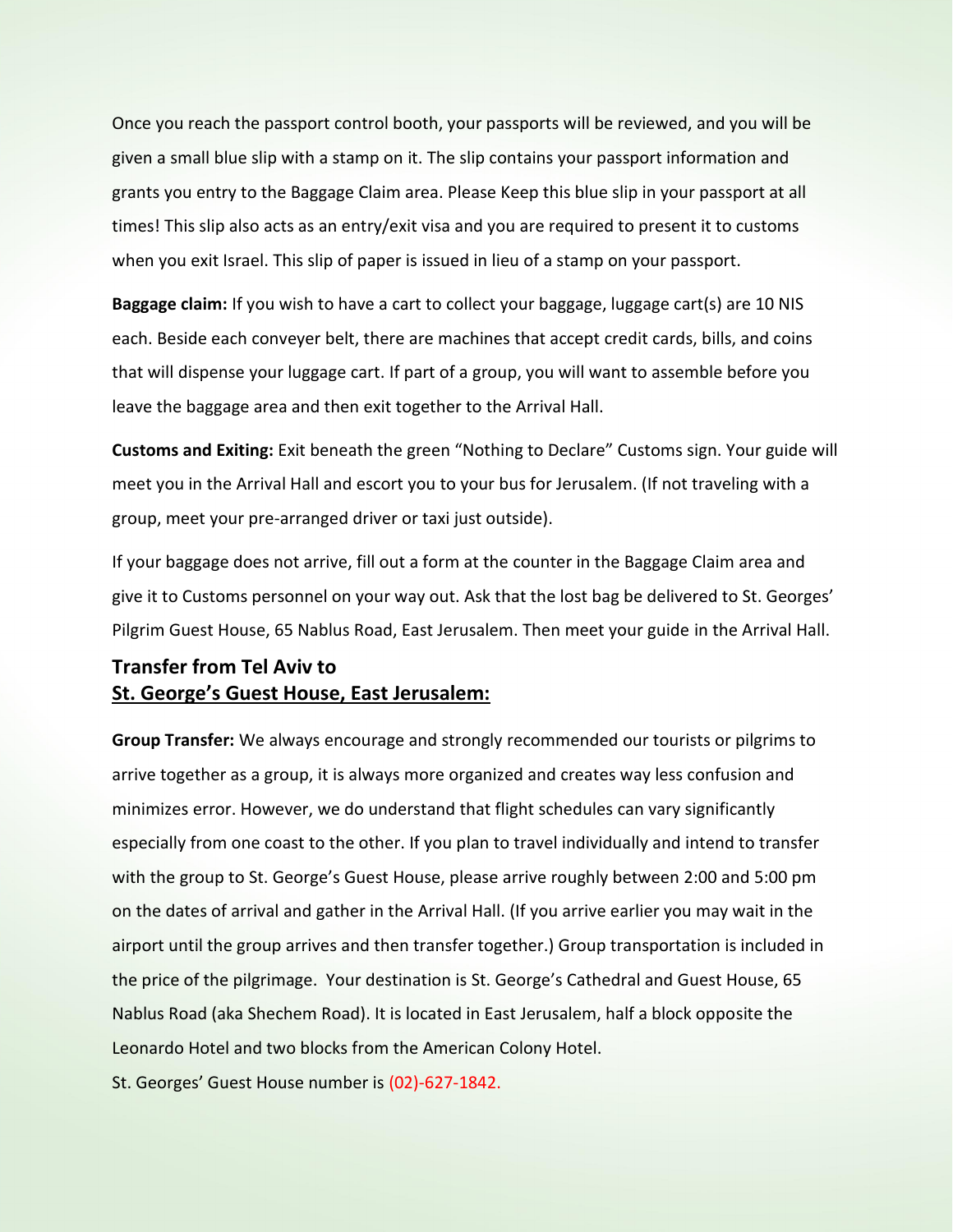**Arriving Individually:** If you wish to arrive at St. George's Guest House prior or after the stated time as mentioned above, please choose one of the options or methods below:

- **a.** Make arrangements by sending us an email to iqumri@iyadqumripilgrimages.com. In your email, please include your airline, flight number, and time of arrival. A driver holding a sign with your name will meet you inside the arrival hall once you exit luggage and customs. Cost \$100 for up to three people. American \$\$ accepted. You will pay at the Guest House, you may give a tip to the driver.
- **b.** Use the shared taxi called Sherut (sher-Root.) Up to eight passengers can be dropped off at the address of their choice. Cost \$18-20 per person. American \$\$ accepted. (Caution: dropping off several passengers can lengthen the time of the trip to St. George's.) Be sure the driver understands that you are going to St. George's Guesthouse on Nablus Road, not St. George's Hotel.

**IMPORTANT!** When you exit the arrival hall and if you have a scheduled a taxi to come pick you up, PLEASE make sure you are with the correct driver. If you are uncertain and have been waiting for a long while inside the arrival hall with no driver present, please contact the following emergency numbers:

- **1) St. George's Guest House (Reception Desk):** +972 (2)-627-1842
- **2) Sami Qumri:** +972 (52)-6869787
- **3) Rami Qumri:** +972 (54)-8854051
- **4) Iyad Qumri:** +972 (50)-5216280

**Your Destination:** St. George's Cathedral and Guest House, 65 Nablus Rd aka (Shchem Rd) in East Jerusalem, half a block opposite the Leonardo Hotel (NOT St. George's Hotel, which is three blocks away).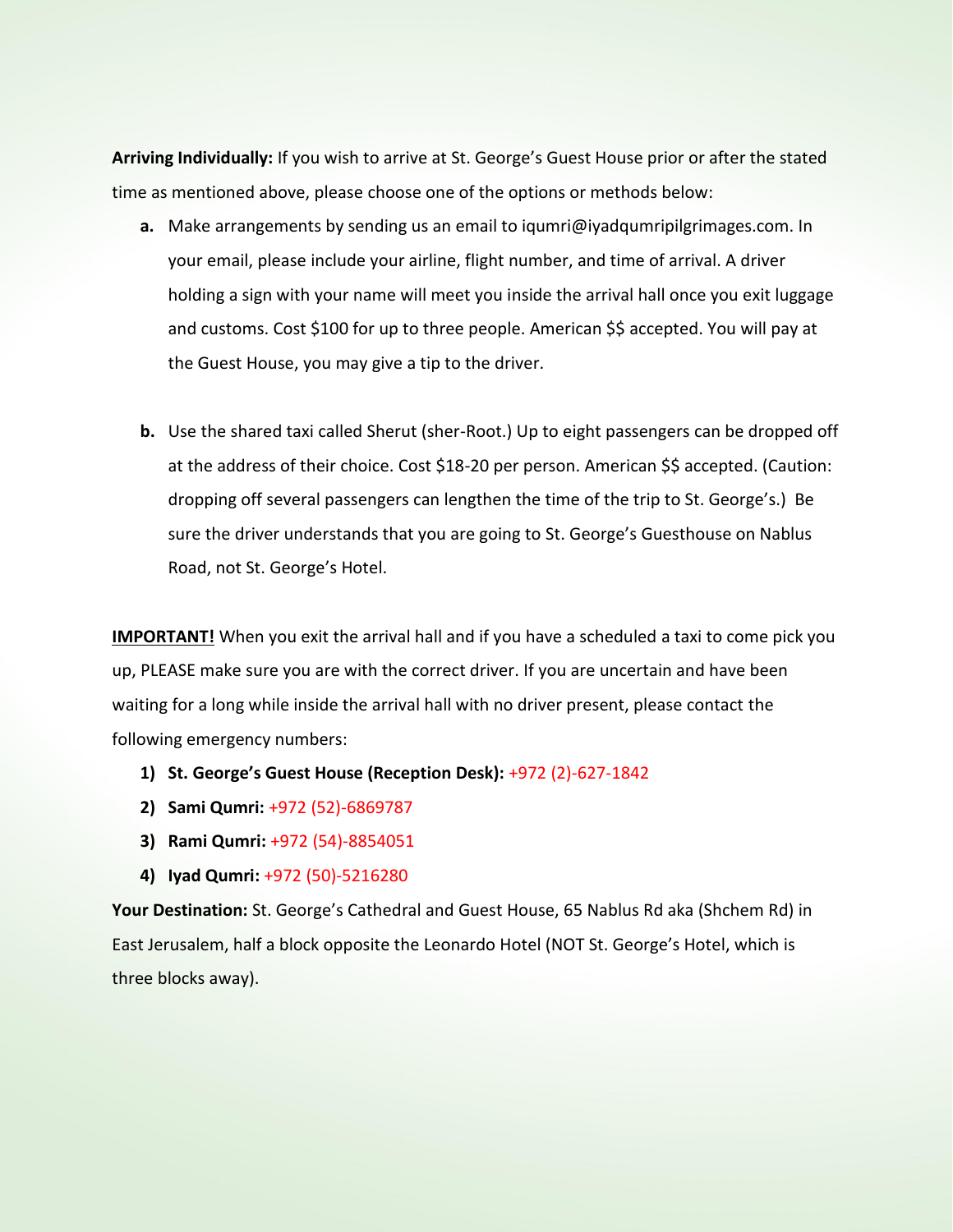## **Separate Flights and Same Day of Arrival:**

If not all on the same flight, individual travelers should have a scheduled arrival time no later than 45 minutes after the group scheduled arrival time. Those coming later than 45 minutes after the group arrival time must make independent arrangements to join the group. A separate document, INDIVIDUAL ARRIVAL INSTRUCTIONS, should be given to those not traveling with the group.

We appreciate your full attention to these instructions. If you have any questions, please email us and we are more than happy to assist.

We look forward to welcoming you to the Land of the Holy One.

Peace and Salaam,